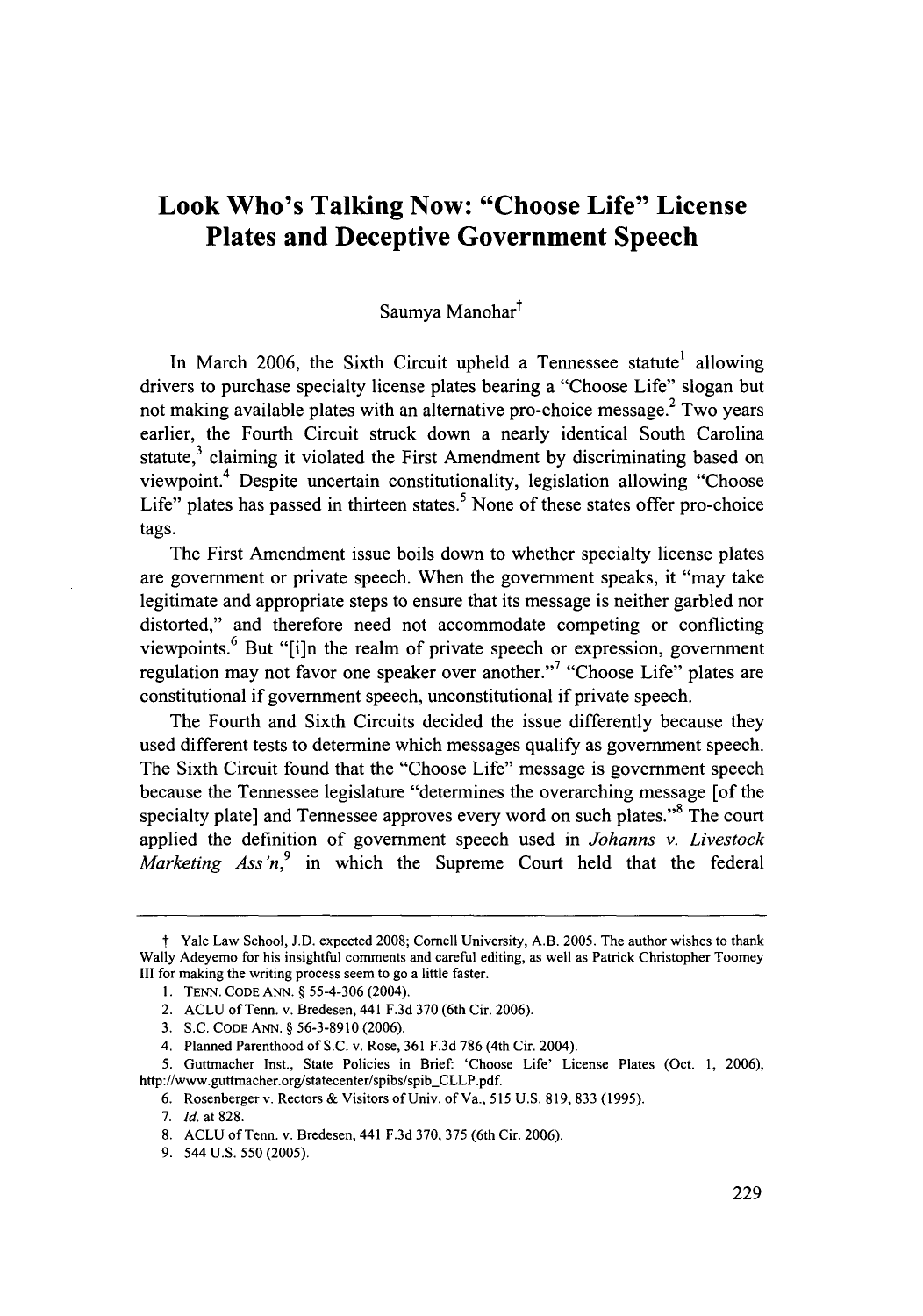government's "Beef. It's What's for Dinner." promotional campaign constituted government speech because the message was "effectively controlled by the Federal Government."<sup>10</sup>

In contrast, the Fourth Circuit determined that Choose Life plates are a hybrid of government and private speech using a four-factor test it borrowed from other circuits:

(1) the central purpose of the program in which the speech in question occurs; (2) the degree of editorial control exercised by the government or private entities...; (3) the identity of the literal speaker; and (4) whether the government or the private entity bears the ultimate responsibility for the content of the speech.

The court found that the first two factors weighed in favor of government speech, the last two against. In his opinion, Judge Michael found that the balance tipped in favor of private speech because specialty plates more closely resemble a forum for private expression than a vehicle for government speech.<sup>12</sup> Therefore, the Fourth Circuit ruled that South Carolina could not discriminate based on viewpoint when regulating specialty plates and accordingly found the "Choose Life" tags unconstitutional.<sup>13</sup>

The Fourth Circuit made the right decision. While the Sixth Circuit only considered whether the author of the "Choose Life" message is *actually* the government, the Fourth Circuit also considered whether the government *appears* to be speaking. Appearances matter. By disguising its speech as private expression, the government can manipulate the "marketplace of ideas" and the public's beliefs without being held democratically accountable. This concern is not merely hypothetical. Since 1988, the federal government has prohibited doctors in clinics that receive Title X funding from discussing abortion with their patients. These patients are not told that the government censors their doctor's advice.<sup>14</sup> From 1998 to 2003, the White House Office of National Drug Control gave major television networks millions of dollars in public service broadcasting credit in exchange for airing prime-time programming with anti-drug messages.<sup>15</sup> Between 2003 and 2005, at least twenty federal agencies spent \$1.6 billion making and distributing prepackaged news segments to local television stations. 16 The ninety-second clips praised

<sup>10.</sup> *Id.* at 560. The campaign was attributed to "America's Beef Producers." *Id.* at 555. Had the Court taken appearances into account, it would have likely struck down the promotional program.

<sup>11.</sup> Planned Parenthood of S.C. v. Rose, 361 F.3d 786, 792-93 (4th Cir. 2004) (Michael, J.) (citation omitted).

<sup>12.</sup> *Id.* at 798 (observing that "[t]he medium here—the specialty license plate scheme—is more like a limited forum for expression than it is like a school, museum, or clinic," three environments in which the Supreme Court has found government speech).

<sup>13.</sup> *Id.* at 799.

<sup>14.</sup> Rust v. Sullivan, 500 U.S. 173, 178-81 (1991).

*<sup>15.</sup> See* Don Van Natta Jr., *Drug Office Will End Scrutiny of TV Scripts,* N.Y. TIMES, Jan. 20, 2000, at A15.

<sup>16.</sup> *See* Christopher Lee, *Update: Pre-Packaged News,* WASH. POST, Feb. 14, 2006, at A **13.**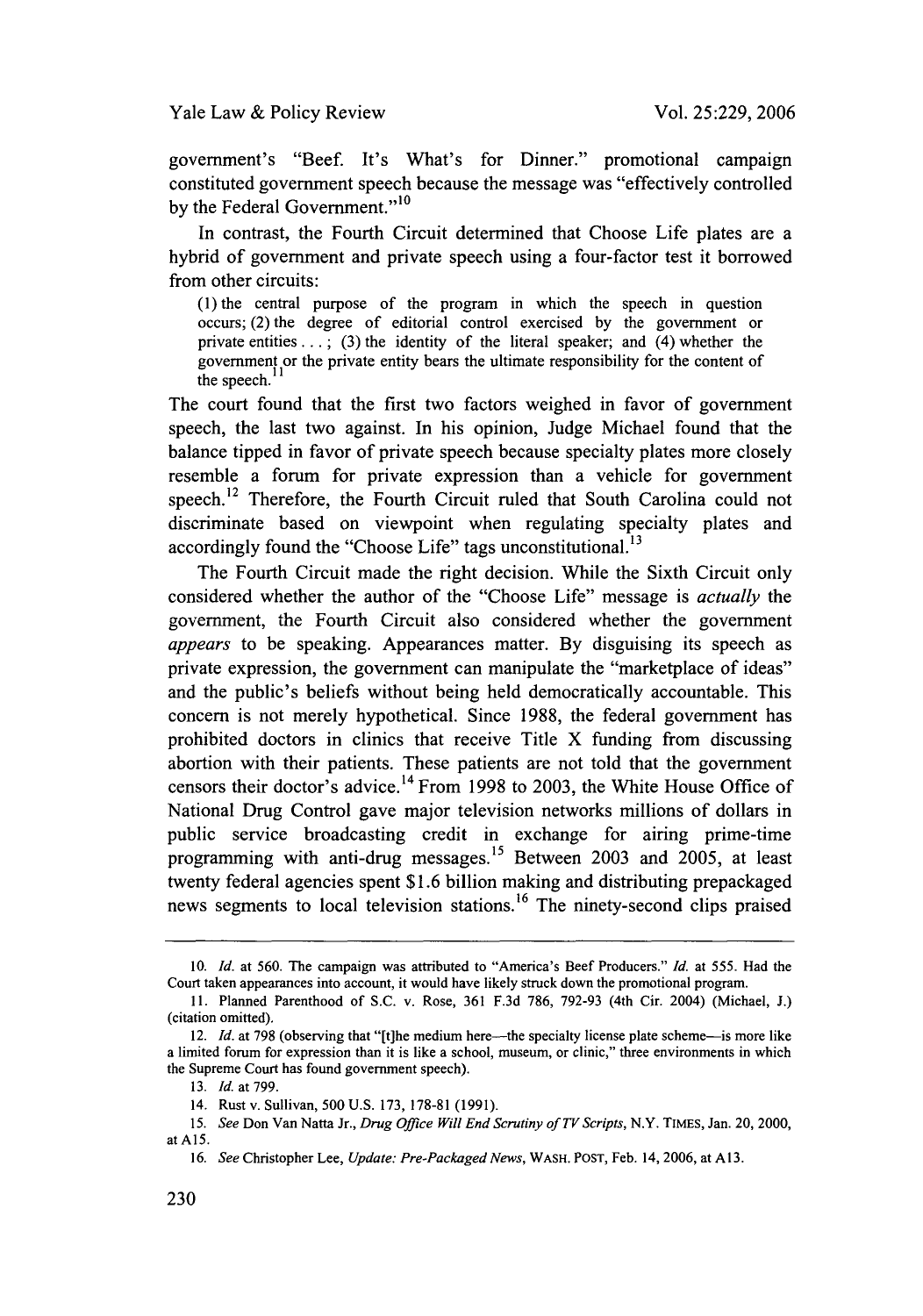various administration policies ranging from the war in Iraq to fighting computer viruses.17 Using the Sixth Circuit's test for government speech, which asks only if a given message has been crafted by the government, these deceptive uses of government speech would be immune from constitutional challenge.

"Choose Life" plates present a more subtle example of nontransparent government speech. Unlike pre-packaged news broadcasts or censored primetime television, specialty plates are obviously produced by the government. But it is not obvious that specialty plates are government speech. "Given the array of specialty license plates available"—approximately 150 in Tennessee,<sup>18</sup> 180 in Virginia,<sup>19</sup> and 740 in Maryland<sup>20</sup>—"a citizen is less likely to associate the plate messages with the State."<sup>21</sup> A reasonable person, seeing a South Carolina license plate for the National Wild Turkey Federation,<sup>22</sup> saltwater fishing,<sup>23</sup> or NASCAR racing,  $24$  would believe that the driver, not the government, was expressing support for these groups or activities. Given that it seems as though any group can get their own license plate, provided that there is enough demand, the ordinary person might think that there are no pro-choice plates because there is no support for that view.

In order to discourage deceptive government speech, courts should apply the Fourth Circuit's test and take appearances into account when deciding whether a challenged message constitutes government speech. In Part I of this Comment, I discuss the difficulty of distinguishing between government speech and private speech in a limited public forum. In Part II, I demonstrate that social science data supports the claims by many legal scholars that government speech, especially nontransparent government speech, can be dangerous. In Part III, I argue that nontransparent government speech is contrary to the spirit, if not the letter, of the First Amendment because it threatens the marketplace of ideas and democratic accountability.

*<sup>17.</sup> See* David Barstow & Robin Stein, *Under Bush, A New Age of Prepackaged News,* N.Y. TIMES, March 13, 2005, at **Al.** For a further discussion of these and other examples of deceptive government speech, see Gia B. Lee, *Persuasion, Transparency, and Government Speech,* 56 HASTINGS **L.J.** 983, 983-88 (2005).

<sup>18.</sup> ACLU of Tenn. v. Bredesen, 441 F.3d 370, 382 (6th Cir. 2006).

<sup>19.</sup> Va. Dep't of Motor Vehicles, Search/View Specialized License Plates, http://www.dmv.state.va.us/ webdoc/citizen/vehicles/plate\_search.asp (last visited Dec. 15, 2006).

<sup>20.</sup> Md. Motor Vehicle Admin., Specialty Plates, http://www.marylandmva.com/VehicleServ/ SpecialtyPlates/product.asp (last visited Dec. 15, 2006).

<sup>21.</sup> Planned Parenthood of S.C. Inc. v. Rose, 361 F.3d 786, 798 (4th Cir. 2004) (Michael, J.).

<sup>22.</sup> S.C. CODE ANN. § 56-3-3410 (2006).

<sup>23.</sup> *Id.* § 56-3-7300.

<sup>24.</sup> *Id.* § 56-3-8710.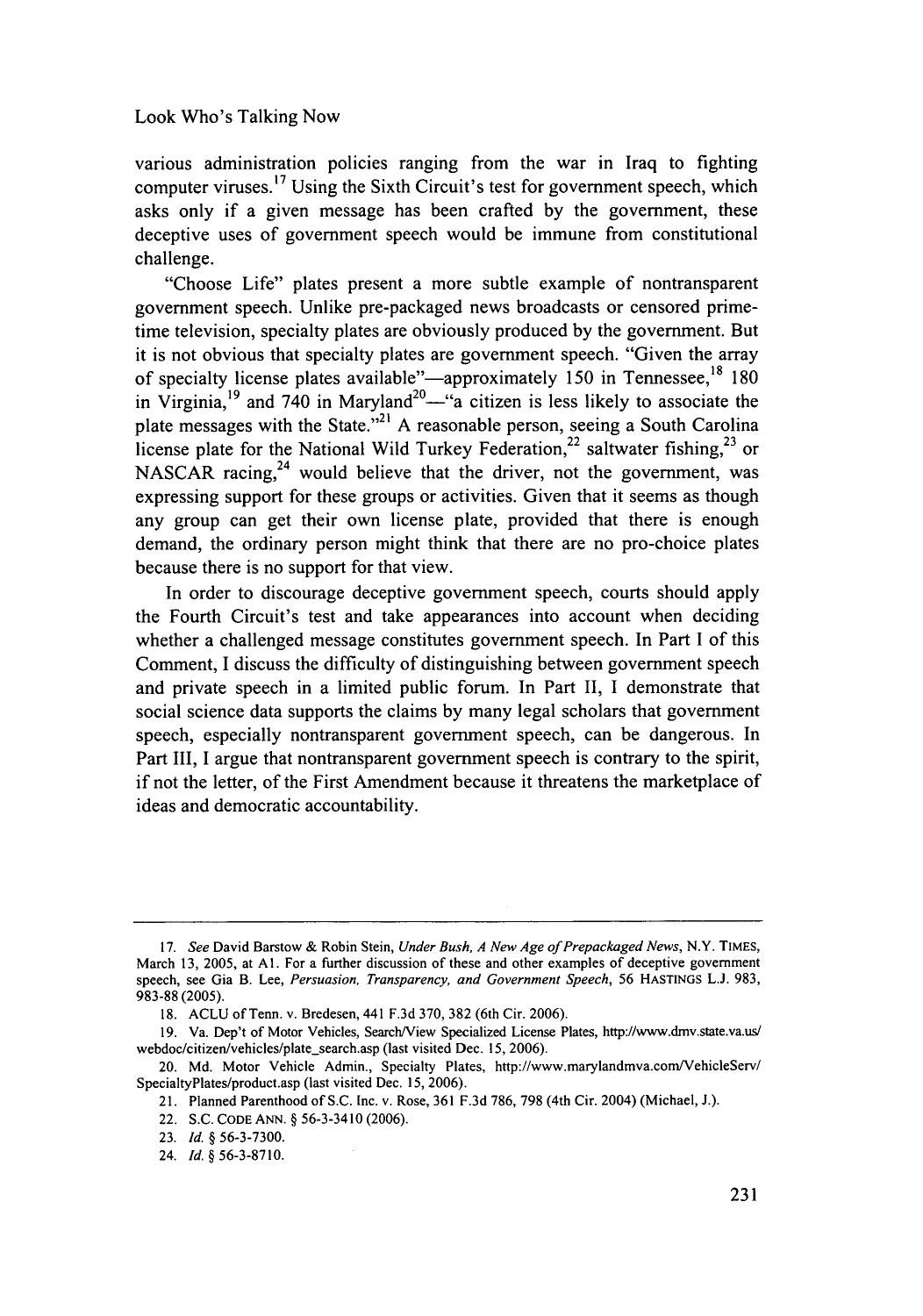## I. DIFFICULTY 1N DISTINGUISHING BETWEEN GOVERNMENT SPEECH AND PRIVATE SPEECH IN A LIMITED PUBLIC FORUM

When the government speaks for itself, it may discriminate based on viewpoint.<sup>25</sup> The government can announce the dangers of second-hand smoke,  $26$  urge Americans to be vigilant and prepare for a possible terrorist attack, $27$  or demand that citizens pay their taxes, $28$  without being constitutionally required to express contradictory or competing viewpoints. The political process, not the Constitution, is the primary check on government speech.<sup>29</sup>

When a government program is "designed to facilitate private speech, not to promote a government message," that program creates a public forum in which the government may not discriminate based on viewpoint.<sup>30</sup> The Supreme Court has divided all government property into three categories: traditional public forums, designated or limited public forums, and non-public forums.<sup>31</sup> Traditional public forums include town squares,<sup>32</sup> parks, and sidewalks,<sup>33</sup> places that "have immemorially been held in trust for the use of the public and, time out of mind, have been used for purposes of assembly, communicating thoughts between citizens, and discussing public questions."<sup>34</sup> Designated or limited public forums are public property that the state has opened up to private parties for expressive use.<sup>35</sup> For example, the Supreme Court has categorized a public university's student activity fund<sup>36</sup> and an

33. *Perry,* 460 U.S. at 45.

34. *Id.* (quoting Hague v. Committee for Indus. Org., 307 U.S. 496, 515 (1939) (Roberts, J., concurring)).

35. *See id.*

<sup>25.</sup> *See* Legal Servs. Corp. v. Velazquez, 531 U.S. 533, 541 (2001) ("[V]iewpoint-based funding decisions can be sustained in instances in which the government is itself the speaker . . . .").

<sup>26.</sup> U.S. DEP'T OF HEALTH & HUMAN SERVS., THE HEALTH CONSEQUENCES OF INVOLUNTARY EXPOSURE TO TOBACCO SMOKE: A REPORT OF THE SURGEON GENERAL (2006), *available at* http://www.surgeongeneral.gov/library/secondhandsmoke/report/.

<sup>27.</sup> Dep't of Homeland Sec., Homeland Security Advisory System, http://www.dhs.gov/xinfoshare/ programs/Copy\_of\_press\_release\_0046.shtm (last visited Dec. 15, 2006).

<sup>28.</sup> Internal Revenue Serv., CP 504-Frequently Asked Questions (FAQs), http://www.irs.gov/ individuals/article/0,,id=l 36855,00.html (last visited Dec. 15, 2006).

<sup>29.</sup> *See* Bd. of Regents of the Univ. of Wis. Sys. v. Southworth, 529 U.S. 217, 235 (2000) ("When the government speaks, for instance to promote its own policies or to advance a particular idea, it is, in the end, accountable to the electorate and the political process for its advocacy.").

<sup>30.</sup> *Velazquez,* 531 U.S. at 542.

<sup>31.</sup> Perry Educ. Ass'n v. Perry Local Educators' Ass'n, 460 U.S. 37, 45-46 (1983). This formalistic division of property has many critics. *See, e.g.,* C. Thomas Dienes, *The Trashing of the Public Forum: Problems in First Amendment Analysis,* 55 GEO. WASH. L. REV. 109, 110 (1986) (describing the approach as "an inadequate jurisprudence of labels"); Robert Post, *Between Governance and Management: The History and Theory of the Public Forum,* 34 UCLA L. REV. 1713, 1714-15 (1987) (describing it as "an elaborate, even byzantine scheme of constitutional rules," which are "virtually impermeable to common sense").

<sup>32.</sup> *See* Texas v. Johnson, 491 U.S. 397, 412 (1989).

<sup>36.</sup> Rosenberger v. Rector& Visitors of the Univ. of Va., 515 U.S. 819 (1995).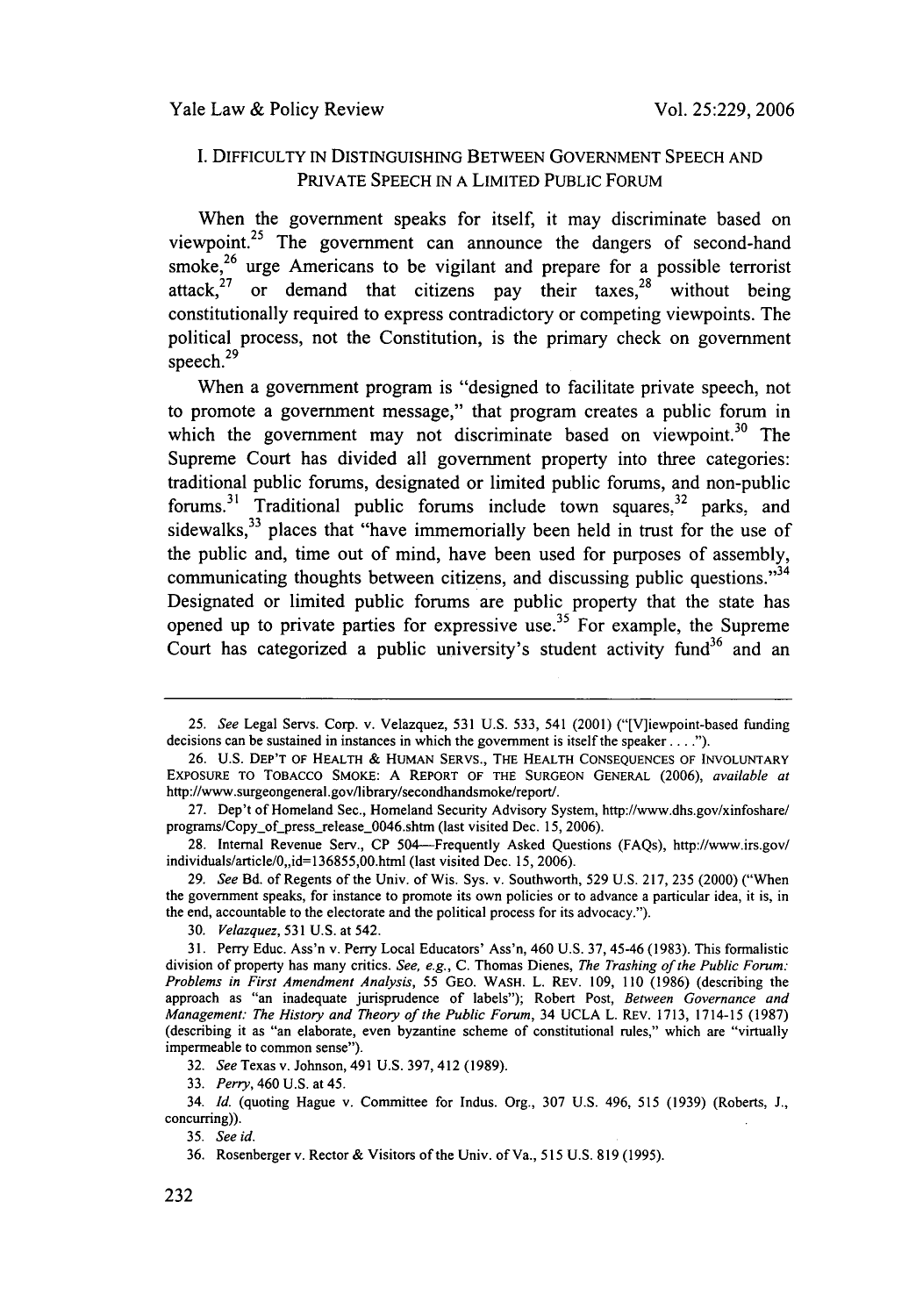elementary school's classrooms<sup>37</sup> as limited public forums because the government property in each case had been "opened for use by the public as a place for expressive activity."<sup>38</sup> The government may place content-based restrictions on limited public forums, provided that these restrictions are viewpoint-neutral.<sup>39</sup> All other government property falls into the default category of non-public forum, where government may freely regulate speech so long as it does not discriminate based on viewpoint.<sup>40</sup>

The line between government speech and private speech in a limited public forum is hard to draw. Compare, for example, the holdings in *Legal Services Corp. v. Velazquez*<sup>41</sup> and *Rust v. Sullivan.*<sup>42</sup> In *Legal Services*, the Court held that a federal program providing funding to attorneys who represented indigent welfare clients was analogous to a limited public forum.<sup>43</sup> Therefore, the government could not prohibit these attorneys from arguing that welfare laws were unconstitutional.<sup>44</sup> In *Rust*, the Court upheld a restriction barring doctors employed by federally funded family planning clinics from discussing abortion with their patients because the restriction was government speech.<sup>45</sup> It is hard to understand why a restriction on the speech of professionals paid by the federal government was government speech in *Rust* but not in *Legal Services.*

Compare also *Rosenberger v. Rector & Visitors of the University of Virginia46* with *National Endowment for the Arts v. Finley.47* In *Rosenberger,* the Court held that the University's Student Activities Fund, which awarded funds to student groups, was a limited public forum. Therefore the University could not deny funding to publications with religious editorial viewpoints.<sup>48</sup> In *Finley,* the Court essentially argued that the NEA, by awarding financial grants to artists, had created a forum for *government* speech in which it could discriminate based on viewpoint.<sup>49</sup> It is hard to understand why a limited pool of public funds, distributed on a competitive basis, was a public forum in *Rosenberger* but not in *Finley.*

48. *Rosenberger,* 515 U.S. at 837.

49. Randall P. Bezanson, *The Government Speech Forum: Forbes and Finley and Government Speech Selection Judgments,* 83 IOWA L. REv. 953, 971 (1998).

<sup>37.</sup> Good News Club v. Milford Cent. Sch., 533 U.S. 98 (2001).

<sup>38.</sup> *Perry,* 460 U.S. at 45 (emphasis added).

<sup>39.</sup> *See id.* at 46.

<sup>40.</sup> *See id.*

<sup>41. 531</sup> U.S. 533 (2001).

<sup>42. 500</sup> U.S. 173 (1991).

<sup>43.</sup> *Velazquez,* 531 U.S. at 544.

<sup>44.</sup> *Id.* at 548.

<sup>45.</sup> *Rust,* 500 U.S. at 192-93. Although the phrase "government speech" never appears in *Rust,* it has been widely viewed as the foundational case for the government speech doctrine. *The Supreme Court, 2004 Term-Leading Cases: Government Speech Doctrine-Compelled Support for Agricultural Advertising,* 119 HARV. L. REv. 277, 278 (2005).

<sup>46. 515</sup> U.S. 819(1995).

<sup>47. 524</sup> U.S. 569 (1998).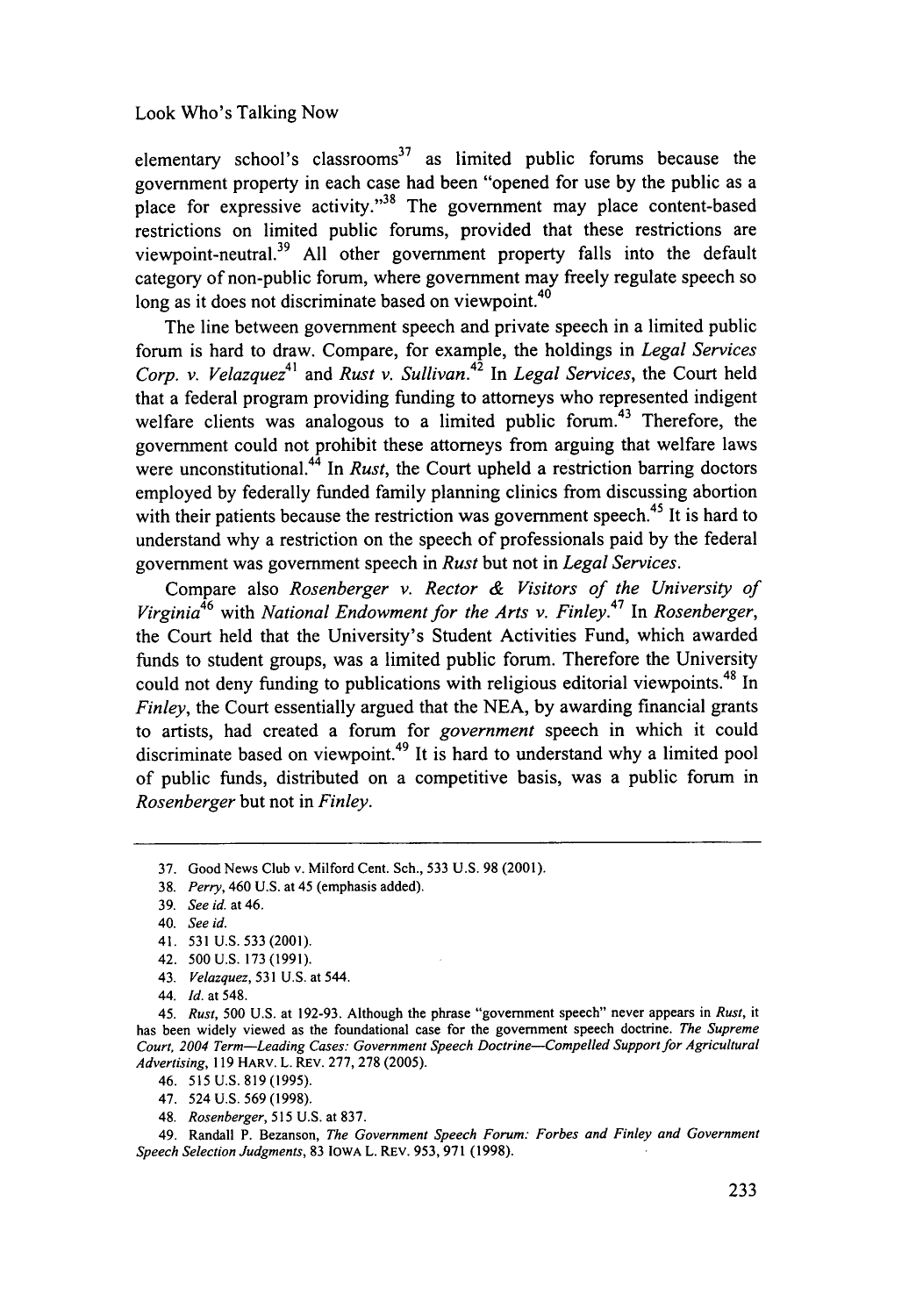The difficulty in distinguishing government speech from private speech in a limited public forum is not unique to the specialty license plate dispute. This problem is endemic to the doctrines of government speech and limited public forum.50 Because the problem is recurring, the Sixth Circuit's decision to uphold the "Choose Life" plates may set an important and harmful precedent.

#### II. DANGERS OF DECEPTIVE GOVERNMENT SPEECH

The concerns of legal scholars regarding government speech generally fall into two categories. First, commentators have warned that the government, with its nearly unlimited resources, may use its speech to monopolize or distort the marketplace of ideas. The government monopolizes a market when it "drive[s] other speech out of the marketplace or 'drown[s] out' rival communications."<sup>51</sup> Distortion, a lesser evil, occurs when "the government's participation in the marketplace of ideas has distorted th[e] market by causing other views than the government's not to be heard or by causing a skewing of the ideas that reach an interested audience."<sup>52</sup>

Second, the government may use its speech to indoctrinate and to dull the individual's ability to think critically. Mark Yudof, for example, cautions that the government may "dominate[] the minds of individuals, suppressing their ability to think critically about government leaders and policies."<sup>53</sup> Along the same lines, Robert Post warns that, when the state subsidizes "speech, it establishes a relationship between itself and private speakers that can sometimes compromise the independence of the latter." $5<sup>4</sup>$  The dangers of monopolization and indoctrination are related; the greater the market dominance of government speech, the less private speech can counter its indoctrinating effect. Similarly, David Cole worries about "the indoctrinating effect of a monopolized marketplace of ideas."<sup>55</sup>

The dangers presented by government speech are magnified when that speech is disguised as private expression. The only check on government speech, the Supreme Court tells us, is the political process.<sup>56</sup> But if the public cannot tell who is speaking, it cannot know whom to hold accountable. The

*<sup>50.</sup> See* Mary Jean Dolan, *The Special Public Purpose Forum and Endorsement Relationships: New Extensions of Government Speech,* 31 HASTINGS CONST. L.Q. 71, 72 (2004) ("The limited public forum test and the government speech approaches are on a collision course.").

*<sup>51.</sup>* Randall P. Bezanson & William G. Buss, *The Many Faces of Government Speech,* 86 IOWA L. REV. 1377, 1488 (2001).

*<sup>52.</sup>* Id. at 1491.

**<sup>53.</sup>** MARK G. YUDOF, WHEN GOVERNMENT SPEAKS: POLITICS, LAW, AND GOVERNMENT EXPRESSION IN AMERICA 166 (1983).

<sup>54.</sup> Robert C. Post, *Subsidized Speech,* 106 YALE L.J. 151, 154 (1996).

<sup>55.</sup> David Cole, *Beyond Unconstitutional Conditions: Charting Spheres of Neutrality in Government Funded Speech,* 67 N.Y.U. L. REV. 675, 680 (1992).

*<sup>56.</sup> See supra* note 29.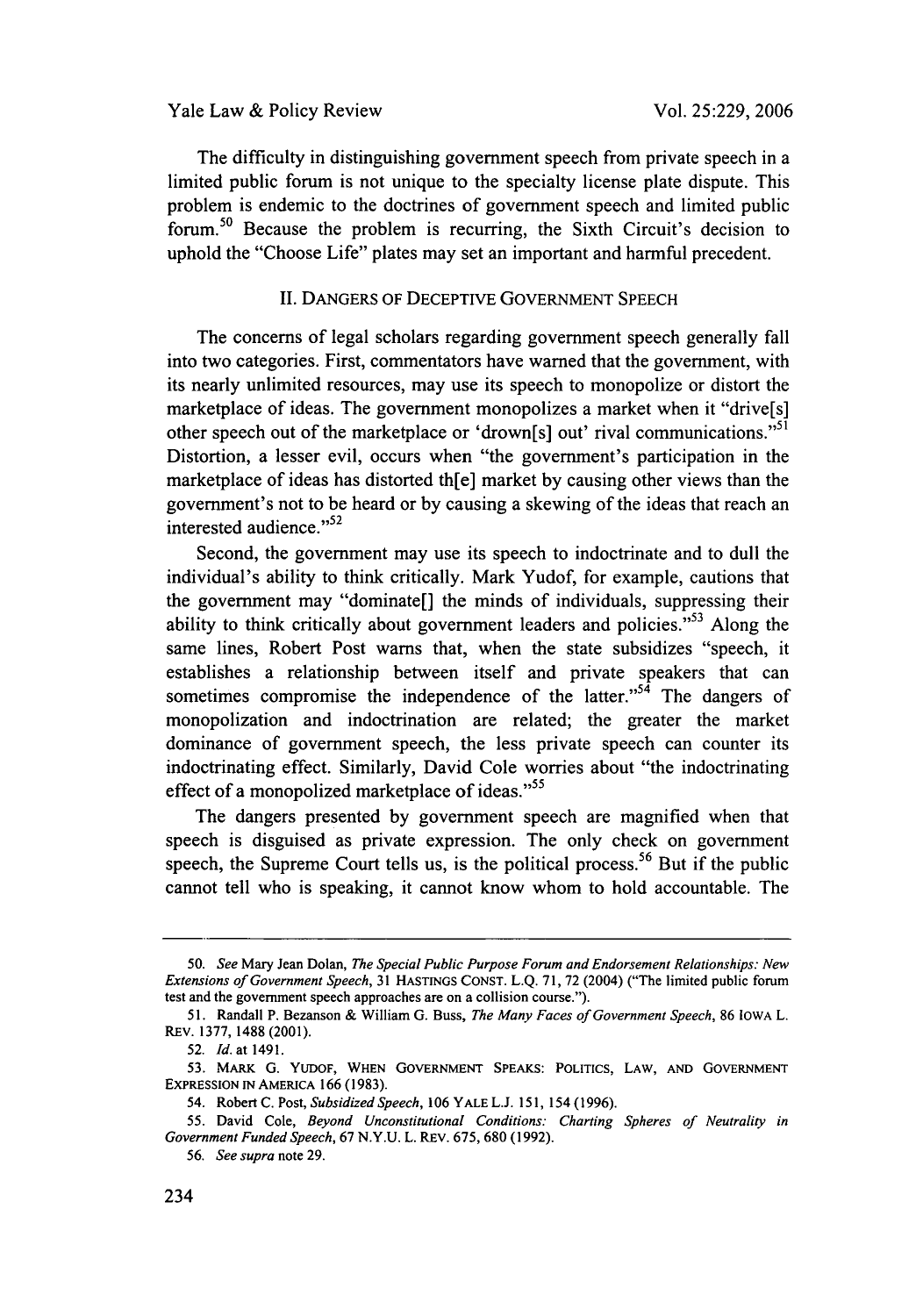political process cannot protect the public from the dangers of nontransparent government speech.

Regarding the first danger, there is little doubt that the government can, like any other wealthy speaker, monopolize or distort the marketplace of ideas using either transparent or nontransparent speech. Whether such is the case with "Choose Life" specialty plates depends on how the market is defined. If the market includes all specialty plate messages, then Tennessee and South Carolina clearly are monopolists and have used their market power to silence pro-choice messages. But if the market includes all messages regarding abortion, then the impact of "Choose Life" tags on the market is unclear. Because pro-choice drivers can respond to the government's pro-life message in many other ways-for example, with bumper stickers or billboards-the government's "Choose Life" message likely does not skew public discourse on abortion.

Regarding the second danger, evidence from the social sciences suggests that nontransparent government speech may be used to indoctrinate, where indoctrination is broadly defined as the uncritical acceptance of an idea. Social psychologists have developed two main models of persuasion or attitude change: the Elaboration Likelihood Model and the Heuristic/Systemic Model.<sup>57</sup> According to both, individuals process messages via one of two routes. The central route is taken when people are motivated and able to critically evaluate the merits of the message. Attitude change through the central route is characterized by careful and conscious scrutiny of the communication. Argument strength is the main determinant of whether an individual is **<sup>58</sup>** persuaded by the message.

Attitude change can also occur by a second, peripheral route. When people are unmotivated or unable to critically evaluate a message, they may rely on certain cues or heuristics in the persuasion environment to decide whether to accept a message's conclusion. For example, a person is more likely to be persuaded by a message when he or she is in a neutral rather than good mood, when the message is expressed by someone who has a pleasant voice or a babyish face, and when the speaker is a member of the person's ingroup.<sup>59</sup> Attitude change solely in response to cues such as these occurs with little scrutiny of the message or its supporting arguments.<sup>60</sup>

<sup>57.</sup> See Sara M. Baker & Richard E. Petty, Majority & Minority *Influence: Source-Position* Imbalance as a Determinant of Message Scrutiny, 67 J. PERSONALITY **&** SOC. PSYCHOL. 5, 7 (1994).

<sup>58.</sup> See Shelly Chaiken & Durairaj Maheswaran, Heuristic Processing Can Bias Systematic Processing: Effects of Source Credibility, Argument Ambiguity, and Task Importance on Attitude *Judgment,* **66** J. PERSONALITY & SOC. PSYCHOL. 460, 460 (1994); Richard E. Petty & John T. Cacioppo, The Effects of Involvement on Responses to Argument Quantity and Quality: Central and Peripheral Routes to Persuasion, 46 J. PERSONALITY & SOC. PSYCHOL. 69, 71 (1984).

<sup>591</sup> James M. Olson, Attitudes and Attitude Change, 44 **ANN.** REV. PSYCHOL. **117, 138** (1993).

<sup>60.</sup> *See* Baker & Petty, *supra* note 57, at 7.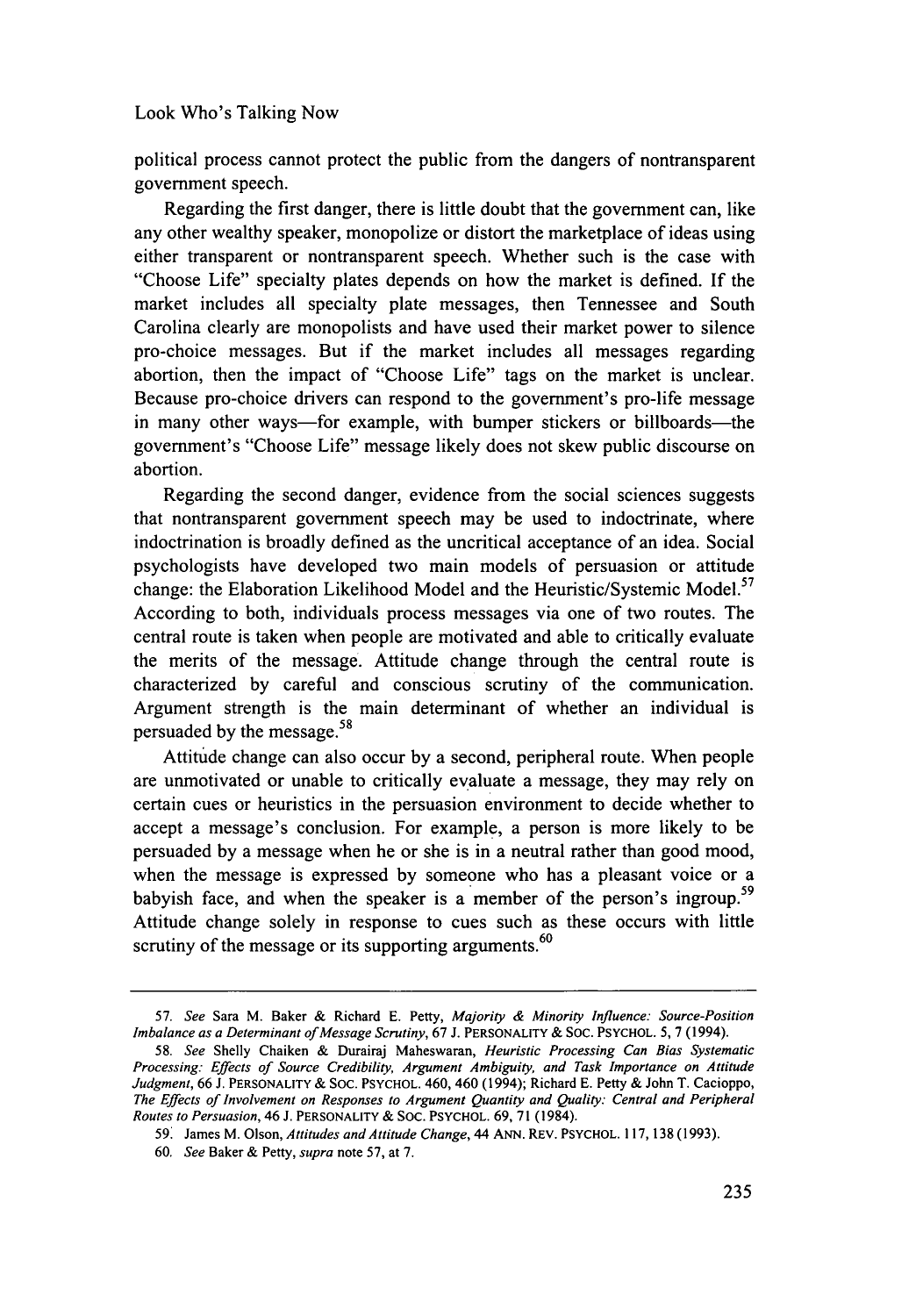Yale Law & Policy Review

By disguising its speech as private expression, the government can take advantage of at least three cues that tend to increase the persuasiveness of a message. The first of these is perceived credibility. While people tend to trust government officials or programs they have personally dealt with, they tend to distrust the government and its employees in the abstract.<sup>61</sup> By channeling its message through a more credible source—perhaps doctors<sup>62</sup> or journalists<sup>63</sup> -the government can enhance the persuasiveness of its speech. The second of these is broadcast by multiple sources. The greater the number of independent sources that endorse a message, the more likely an individual will be persuaded by that message. $64$  The government can increase the persuasiveness of its speech by enlisting multiple, ostensibly independent agents-for example, different television networks<sup>65</sup> - to send its message. The final cue is popularity. It is a "social psychological truism that individuals tend to yield to a majority position even when that position is clearly incorrect."<sup>66</sup> If the government uses private speakers to make its message seem more popular than it actually is-by, for instance, making pro-life specialty plates but not prochoice plates-it can increase the persuasiveness of that message.

Nontransparent government speech allows the government to "indoctrinate" its audience by manipulating certain cues that often prompt individuals to accept a message without critical evaluation. If this was Tennessee and South Carolina's strategy in creating "Choose Life" specialty plates, they will likely be unsuccessful. Generally, systematic processing is high and cues exert little persuasive impact when individuals consider important issues like abortion.<sup>67</sup> But in other situations, all too easy to imagine, such a strategy could prove very successful.

## III. DECEPTIVE GOVERNMENT SPEECH VIOLATES THE SPIRIT OF THE FIRST AMENDMENT

Admittedly, deceptive government speech does not violate the letter of the First Amendment. But the Supreme Court has "long eschewed any 'narrow, literal conception' of the Amendment's terms, for the Framers were concerned

<sup>61.</sup> H. George Frederickson & David **G.** Frederickson, *Public Perceptions of Ethics in Government,* 537 ANNALS AM. ACAD. POL. & SOC. SCI. 163, 165-67 (1995).

<sup>62.</sup> *See supra* text accompanying note 14.

<sup>63.</sup> *See supra* text accompanying notes 15-17.

*<sup>64.</sup> See* RICHARD PETTY & JOHN CACIOPPO, COMMUNICATION & PERSUASION: CENTRAL AND PERIPHERAL ROUTES TO ATTITUDE CHANGE 96-101 (1986); Stephen G. Harkins & Richard E. Petty, Social Context Effects in Persuasion: The Effects of Multiple Sources and Multiple Targets, in BASIC GROUP PROCESSES 149, 163-70 (Paul B. Paulus ed., 1983); D. Wilder, *Perception of Groups, Size of Opposition, and Social Influence,* 13 J. EXPERIMENTAL SOC. PSYCHOL. 253,254(1977).

<sup>65.</sup> *See supra* text accompanying note 12.

<sup>66.</sup> Anne Maass & Russell D. Clark, Il1, *Internalization Versus Compliance: Differential Processes Underlying Minority Influence and Conformity,* 13 EUR. J. SOC. PSYCHOL. 197, 197 (1983).

<sup>67.</sup> Chaiken & Maheswaran, *supra* note 58, at 460.